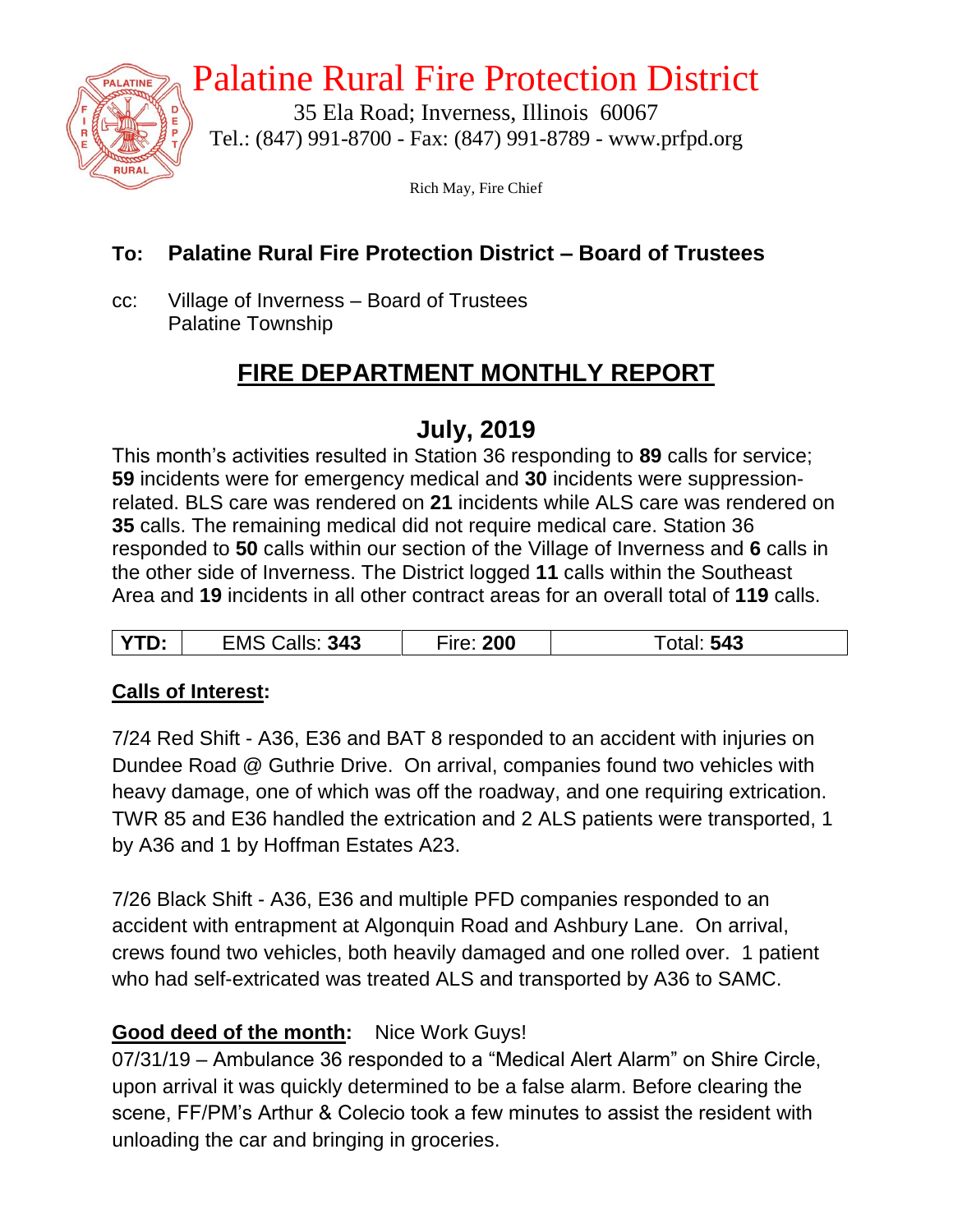**Number of Responses**

| <u>Emergent Response Times – Station 36</u><br><b>Inverness, Little City and Palatine Rural District</b> |  |  |       |  |  |
|----------------------------------------------------------------------------------------------------------|--|--|-------|--|--|
| <b>Six Minute Response Benchmark</b>                                                                     |  |  |       |  |  |
| <b>YES</b>                                                                                               |  |  |       |  |  |
|                                                                                                          |  |  | ⊺otal |  |  |

**Average Response Time**

**Total Number of Responses**

Percentages: Responded six minutes or under: Average: **91%**

**Average Response** 

**Time**<br>4:23

#### **Emergent Response Times – Station 36 Inverness, Little City and Palatine Rural District**

**Number of Responses**

**Total 48 4:23 5 6:14 53 4:33**

|                  |                                      | <b>Six Minute Response Benchmark</b><br><b>District 36</b> |                               |                                                                                   |     |                                                           |  |
|------------------|--------------------------------------|------------------------------------------------------------|-------------------------------|-----------------------------------------------------------------------------------|-----|-----------------------------------------------------------|--|
|                  |                                      | <b>YES</b>                                                 | <b>NO</b>                     |                                                                                   |     |                                                           |  |
|                  | <b>Number of</b><br><b>Responses</b> | Average<br><b>Response</b><br>Time                         | Number of<br><b>Responses</b> | Average<br><b>Response</b><br><b>Number of</b><br><b>Time</b><br><b>Responses</b> |     | <b>Total</b><br>Average<br><b>Response</b><br><b>Time</b> |  |
| July             | 39                                   | 4:28                                                       | 12                            | 6:49                                                                              | 51  | 5:01                                                      |  |
| <b>August</b>    | 39                                   | 4:02                                                       | $\overline{7}$                | 6:31                                                                              |     | 4:24                                                      |  |
| <b>September</b> | 34                                   | 4:18                                                       | 9                             | 6:38                                                                              |     | 4:48                                                      |  |
| <b>October</b>   | 28                                   | 4:32                                                       | 8<br>6:35                     |                                                                                   | 36  | 4:59                                                      |  |
| <b>November</b>  | 30                                   | 4:42                                                       | 8                             | 7:00                                                                              |     | 5:11                                                      |  |
| <b>December</b>  | 37                                   | 4:25                                                       | 12                            | 6:48                                                                              | 49  | 5:00                                                      |  |
| <b>January</b>   | 27                                   | 4:49                                                       | 16                            | 7:06                                                                              | 43  | 5:40                                                      |  |
| <b>February</b>  | 28                                   | 4:41                                                       | 15                            | 6:52                                                                              | 43  | 5:27                                                      |  |
| <b>March</b>     | 31                                   | 4:17                                                       | 10<br>6:36                    |                                                                                   | 41  | 4:51                                                      |  |
| <b>April</b>     | 29                                   | 4:37                                                       | 7:13<br>$6\phantom{1}6$       |                                                                                   | 35  | 5:04                                                      |  |
| <b>May</b>       | 33                                   | 4:41                                                       | 9                             | 6:27                                                                              | 42  | 5:04                                                      |  |
| June             | 40                                   | 4:12                                                       | $\overline{\mathbf{4}}$       | 6:19                                                                              | 44  | 4:23                                                      |  |
| <b>Total</b>     | 395                                  | 4:27                                                       | 116                           | 6:47                                                                              | 511 | 4:59                                                      |  |

**Average Response Time**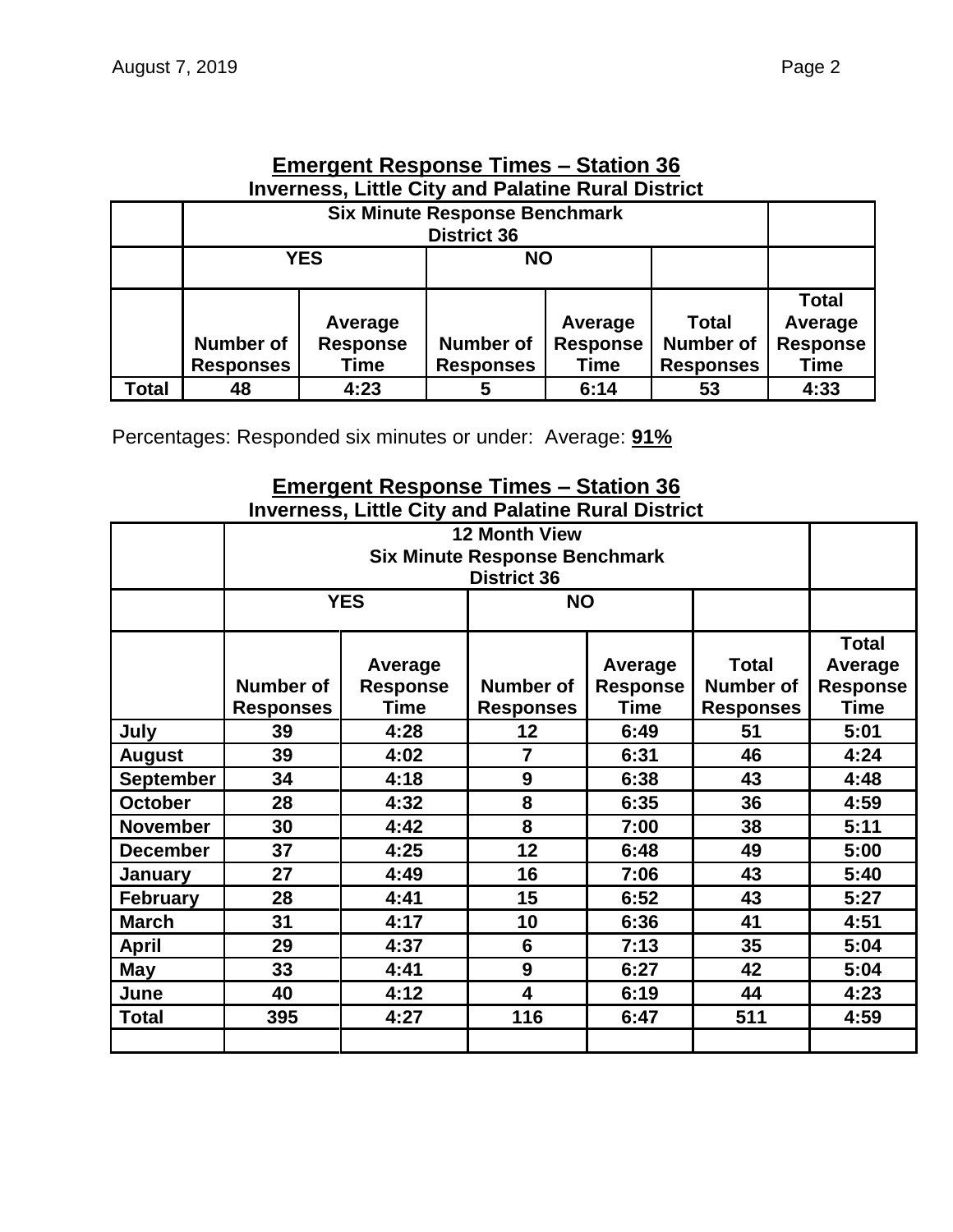### **Inverness Responses**

|              | <b>Six Minute Response Benchmark</b><br><b>District 36</b> |                                    |                                      |                                           |                                                      |                                                           |  |
|--------------|------------------------------------------------------------|------------------------------------|--------------------------------------|-------------------------------------------|------------------------------------------------------|-----------------------------------------------------------|--|
|              | <b>YES</b><br><b>NO</b>                                    |                                    |                                      |                                           |                                                      |                                                           |  |
| Zone         | <b>Number of</b><br><b>Responses</b>                       | Average<br><b>Response</b><br>Time | <b>Number of</b><br><b>Responses</b> | Average<br><b>Response</b><br><b>Time</b> | <b>Total</b><br><b>Number of</b><br><b>Responses</b> | <b>Total</b><br>Average<br><b>Response</b><br><b>Time</b> |  |
| <b>INBF</b>  |                                                            | 5:34                               |                                      | 7:37                                      |                                                      | 6:15                                                      |  |
| <b>INV</b>   | 41                                                         | 4:15                               | 3                                    | 6:20                                      | 44                                                   | 4:23                                                      |  |
| <b>Total</b> | 43                                                         | 4:18                               |                                      | 6:39                                      | 47                                                   | 4:30                                                      |  |

Percentages: Responded six minutes or under: Average: **91%**

| <b>INBF</b> | <b>Inverness-Barrington Countryside</b> |
|-------------|-----------------------------------------|
| <b>INV</b>  | <b>Inverness-Palatine Rural</b>         |

# **Mutual Aid/Auto Aid**

|                               | Received      |      |               | Given |
|-------------------------------|---------------|------|---------------|-------|
|                               | <b>Mutual</b> | Auto | <b>Mutual</b> | Auto  |
| <b>Barrington Countryside</b> |               |      |               |       |
| Barrington                    |               |      | 5             |       |
| <b>Hoffman Estates</b>        |               |      | 5             |       |
| Palatine                      | 6             | 6    |               |       |
| <b>Rolling Meadows</b>        |               | 3    |               |       |
| Schaumburg                    |               |      |               |       |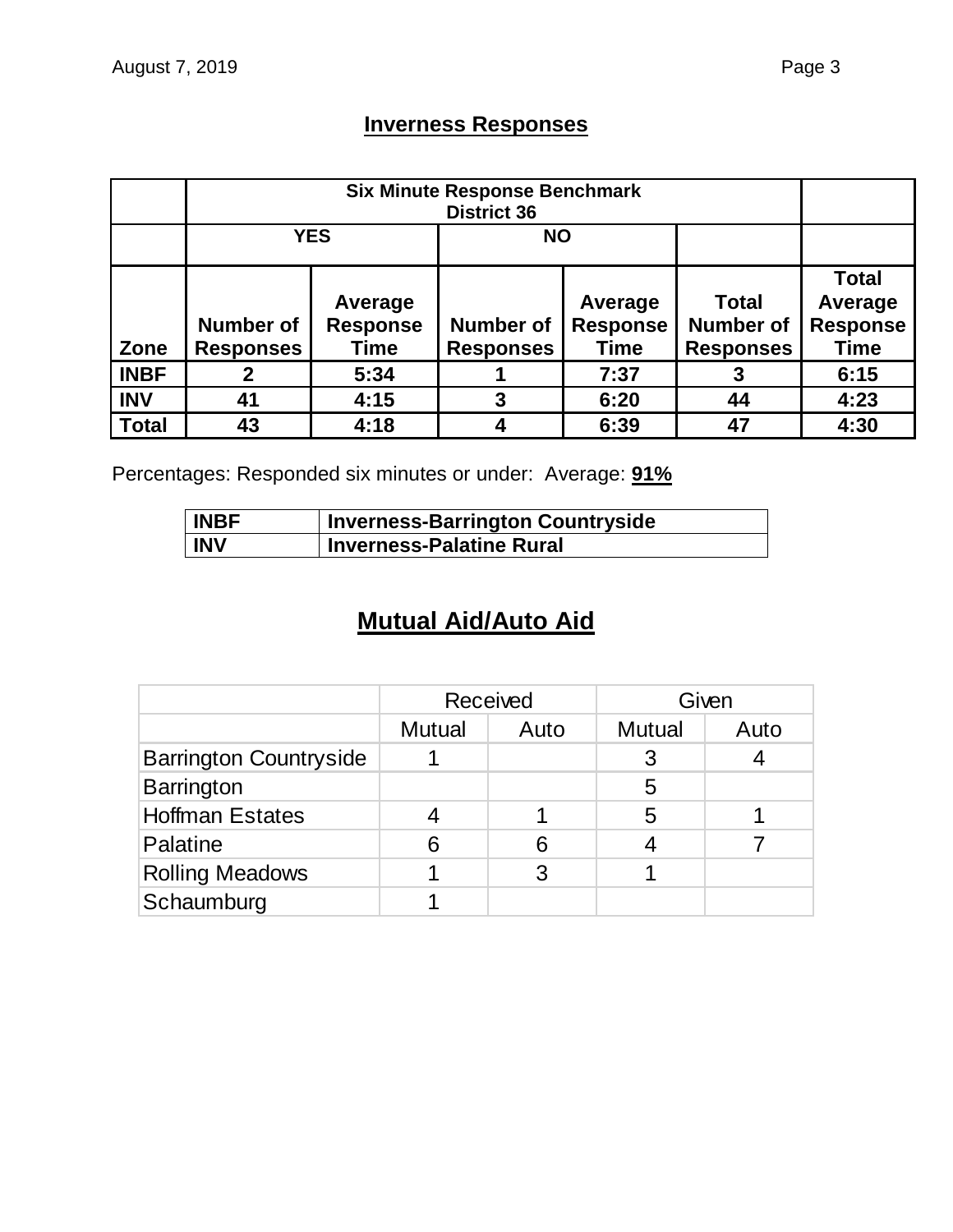| Date | Location       | <b>Type</b> |     | Unit |       | <b>Response Time</b> |        |
|------|----------------|-------------|-----|------|-------|----------------------|--------|
| 7/2  | Silver         | <b>EMS</b>  | E82 | A83  | 06:20 | 08:37                |        |
| 7/4  | Long Valley    | <b>MVC</b>  | E82 | A82  | 04:54 | 04:54                |        |
| 7/5  | Long Valley    | <b>EMS</b>  | E82 | A82  | 05:08 | 05:02                |        |
| 7/6  | Martain        | <b>EMS</b>  | A82 | E81  | 05:44 | 03:30                |        |
| 7/6  | Bayer          | <b>EMS</b>  | A84 | E81  | 05:18 | 02:35                |        |
| 7/6  | Dundee/Quentin | <b>MVC</b>  | A84 | E81  | 07:54 | 03:13                |        |
| 7/7  | Crave          | <b>MVC</b>  | E82 |      | 06:40 |                      |        |
| 7/8  | Long Valley    | <b>EMS</b>  | E82 | A82  | 05:00 | 05:02                |        |
| 7/9  | Carol          | <b>EMS</b>  | E82 | A82  | 05:11 | 05:24                |        |
| 7/11 | Carol          | CO          | Q83 |      | 09:25 |                      | $\ast$ |
| 7/14 | Woodbury       | <b>EMS</b>  | A81 | E82  | 08:12 | 04:30                |        |
| 7/15 | Shalom         | <b>EMS</b>  | A81 | E82  | 08:50 | 05:41                |        |
| 7/17 | Perry          | <b>EMS</b>  | A84 |      | 03:06 |                      |        |
| 7/17 | Shalom         | <b>EMS</b>  | E82 | A82  | 05:15 | 05:19                |        |
| 7/18 | Perry          | <b>EMS</b>  | A84 | E81  | 08:19 | 03:21                |        |
| 7/27 | Silver         | <b>EMS</b>  | E82 | A82  | 05:09 | 05:25                |        |
| 7/27 | Silver         | <b>EMS</b>  |     | A82  |       | 05:13                |        |
| 7/28 | Carol          | <b>EMS</b>  | E82 | A82  | 05:59 | 05:53                |        |
| 7/31 | Dundee/Quentin | <b>MVC</b>  | A81 | BAT8 | 03:15 | 05:27                |        |

### **Northeast Area Responses**

### **Southeast Area Responses**

| Date | Location    | <b>Type</b> | Unit            |                 | <b>Response Time</b> |       |  |
|------|-------------|-------------|-----------------|-----------------|----------------------|-------|--|
| 7/2  | Circle      | <b>AFA</b>  |                 | E84             |                      | 06:08 |  |
| 7/3  | $7 - 11$    | <b>EMS</b>  | E16             | A16             | 05:45                | 05:42 |  |
| 7/7  | $7 - 11$    | <b>EMS</b>  | E16             | A <sub>16</sub> | 05:31                | 04:57 |  |
| 7/10 | Oaksbury    | <b>EMS</b>  | A84             | E <sub>16</sub> | 04:41                | 03:58 |  |
| 7/14 | Meacham     | <b>EMS</b>  | E <sub>16</sub> | A <sub>16</sub> | 02:24                | 02:31 |  |
| 7/20 | Coach House | <b>EMS</b>  | E <sub>16</sub> | A16             | 05:58                | 05:15 |  |
| 7/21 | Elmwood     | <b>EMS</b>  | E <sub>16</sub> | A16             | 05:01                | 04:50 |  |
| 7/22 | Long Acres  | <b>EMS</b>  | E16             | A16             | 05:59                | 04:59 |  |
| 7/27 | Garden      | <b>EMS</b>  | E16             | A <sub>16</sub> | 05:06                | 04:21 |  |
| 7/28 | St. Mary's  | <b>EMS</b>  | E16             | A <sub>16</sub> | 04:09                | 04:35 |  |
| 7/30 | Circle      | <b>EMS</b>  | A84             | E84             | 06:18                | 06:03 |  |

There were 19 calls into the northeast contract area with an average response time of 5:33 while there were 11 calls into the southeast area with an average response time of 4:58. The \* denotes a non-emergent response.